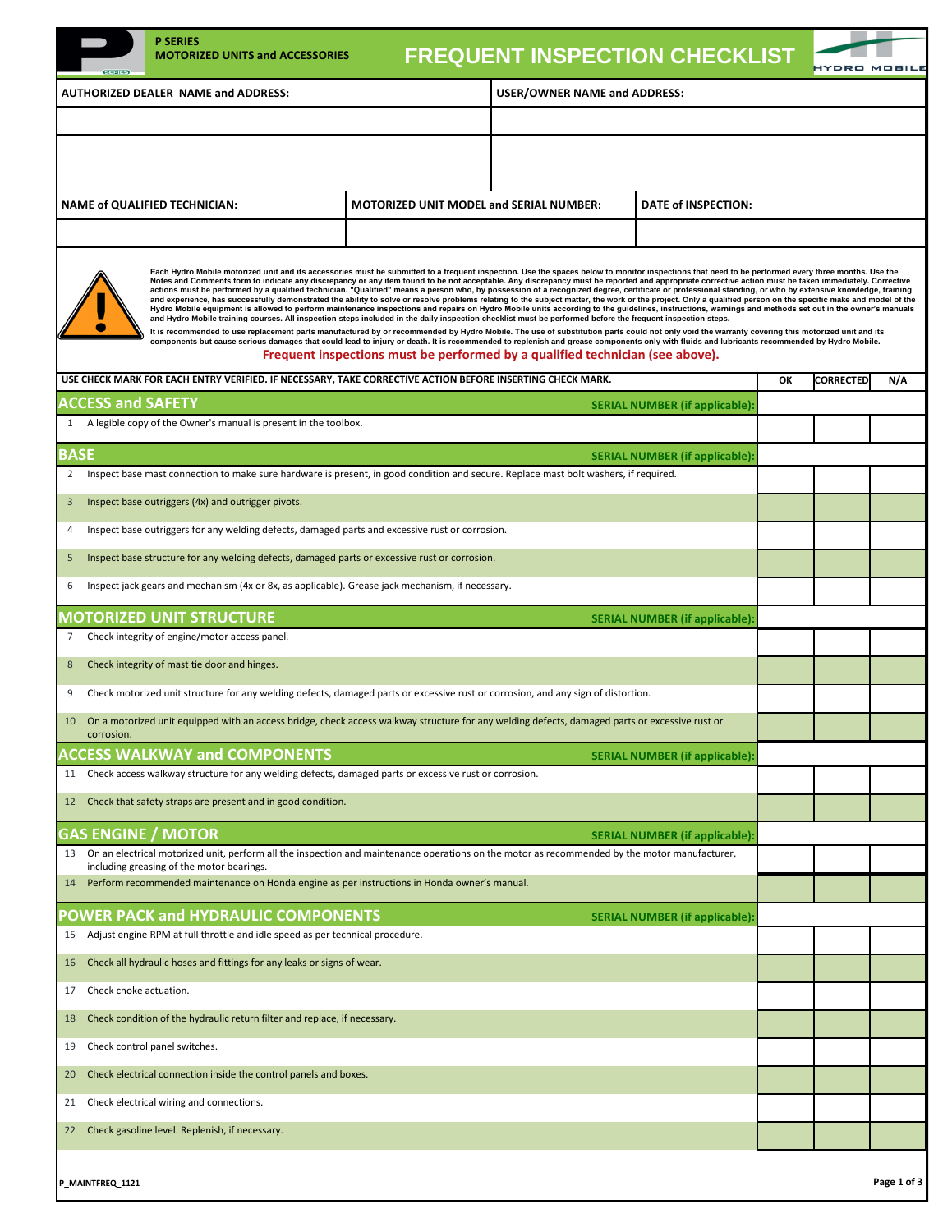|                                                                                                                                                          | <b>GERTES</b>                                                                                                      | <b>P SERIES</b><br><b>MOTORIZED UNITS and ACCESSORIES</b>                                              | <b>FREQUENT INSPECTION CHECKLIST</b>                                                                                                                     |                                      |    | HYDRO MOBILE     |     |
|----------------------------------------------------------------------------------------------------------------------------------------------------------|--------------------------------------------------------------------------------------------------------------------|--------------------------------------------------------------------------------------------------------|----------------------------------------------------------------------------------------------------------------------------------------------------------|--------------------------------------|----|------------------|-----|
|                                                                                                                                                          |                                                                                                                    | <b>NAME of QUALIFIED TECHNICIAN:</b>                                                                   | <b>MOTORIZED UNIT MODEL and SERIAL NUMBER:</b>                                                                                                           | DATE of INSPECTION:                  |    |                  |     |
|                                                                                                                                                          |                                                                                                                    |                                                                                                        |                                                                                                                                                          |                                      |    |                  |     |
|                                                                                                                                                          |                                                                                                                    |                                                                                                        | USE CHECK MARK FOR EACH ENTRY VERIFIED. IF NECESSARY, TAKE CORRECTIVE ACTION BEFORE INSERTING CHECK MARK.                                                |                                      | ОΚ | <b>CORRECTED</b> | N/A |
| <b>POWER PACK and HYDRAULIC COMPONENTS</b><br><b>SERIAL NUMBER (if applicable):</b>                                                                      |                                                                                                                    |                                                                                                        |                                                                                                                                                          |                                      |    |                  |     |
| 23                                                                                                                                                       |                                                                                                                    | Check hydraulic oil level. Replenish, if necessary, with hydraulic oil recommended by Hydro Mobile.    |                                                                                                                                                          |                                      |    |                  |     |
| Check operation of control joystick. Check condition of joystick rubber boot.<br>24                                                                      |                                                                                                                    |                                                                                                        |                                                                                                                                                          |                                      |    |                  |     |
| Check vibration insulator on power pack mounting.<br>25                                                                                                  |                                                                                                                    |                                                                                                        |                                                                                                                                                          |                                      |    |                  |     |
| Clean battery connections and perform battery load test as per technical procedure.<br>26                                                                |                                                                                                                    |                                                                                                        |                                                                                                                                                          |                                      |    |                  |     |
| 27                                                                                                                                                       | Inspect throttle cable and check adjustment.                                                                       |                                                                                                        |                                                                                                                                                          |                                      |    |                  |     |
| 28                                                                                                                                                       | On a motorized unit equipped with a hydraulic cooler, test the fan and the sensor.                                 |                                                                                                        |                                                                                                                                                          |                                      |    |                  |     |
| 29                                                                                                                                                       |                                                                                                                    | Perform charging system test on Honda engine as per technical procedure.                               |                                                                                                                                                          |                                      |    |                  |     |
|                                                                                                                                                          |                                                                                                                    | <b>LIFTING MECHANISM</b>                                                                               |                                                                                                                                                          | <b>SERIAL NUMBER (if applicable)</b> |    |                  |     |
| 30                                                                                                                                                       |                                                                                                                    | Check all hydraulic hoses and fittings for any leaks or signs of wear.                                 |                                                                                                                                                          |                                      |    |                  |     |
| 31                                                                                                                                                       |                                                                                                                    | Check condition of cylinder guiding bar and springs.                                                   |                                                                                                                                                          |                                      |    |                  |     |
| 32                                                                                                                                                       |                                                                                                                    | Check condition of each roller, roller pocket and shaft.                                               |                                                                                                                                                          |                                      |    |                  |     |
| 33                                                                                                                                                       | mast rung.                                                                                                         |                                                                                                        | Check cylinder hook, cam, locking mechanism and hardware. Make sure all is in good condition, functions properly and that hook engages correctly on      |                                      |    |                  |     |
| 34                                                                                                                                                       |                                                                                                                    | Check hydraulic cylinder for any leaks or damages.                                                     |                                                                                                                                                          |                                      |    |                  |     |
| 35                                                                                                                                                       |                                                                                                                    | Check return mechanism of the secondary hook.                                                          |                                                                                                                                                          |                                      |    |                  |     |
| 36                                                                                                                                                       |                                                                                                                    | Check rubber block under the cylinder hook. Replace if the rubber is worn.                             |                                                                                                                                                          |                                      |    |                  |     |
| 37                                                                                                                                                       | on mast rung.                                                                                                      |                                                                                                        | Check secondary hook, cam, locking mechanism and hardware. Make sure all is in good condition, functions properly and that hook engages correctly        |                                      |    |                  |     |
| 38                                                                                                                                                       |                                                                                                                    | Clean excess grease off each roller.                                                                   |                                                                                                                                                          |                                      |    |                  |     |
| 39                                                                                                                                                       |                                                                                                                    | Grease each roller using Prolab GS1000 only, as recommended by Hydro Mobile.                           |                                                                                                                                                          |                                      |    |                  |     |
| 40                                                                                                                                                       |                                                                                                                    |                                                                                                        | Inspect each backup safety hook. Clean grease off the safety hook. Grease each backup safety hook using Prolab GS1000 only, as recommended by            |                                      |    |                  |     |
| Hydro Mobile. Replace hook and pivot bolt if any sign of engagement is detected or suspected.<br><b>GENERAL</b><br><b>SERIAL NUMBER (if applicable):</b> |                                                                                                                    |                                                                                                        |                                                                                                                                                          |                                      |    |                  |     |
| 41                                                                                                                                                       | validation sticker.                                                                                                |                                                                                                        | Check all stickers and make sure they are in place and legible. Replace or update stickers as required. Update the appropriate inspection                |                                      |    |                  |     |
| 42                                                                                                                                                       |                                                                                                                    | Check outriggers, outrigger lock bolts and plank stop pins for damages.                                |                                                                                                                                                          |                                      |    |                  |     |
| 43                                                                                                                                                       | models].                                                                                                           |                                                                                                        | Inspect 27" (69 cm) guardrail (1x) with panel for any welding defects, damaged parts or excessive rust or corrosion [28" (71 cm) guardrail on older unit |                                      |    |                  |     |
| 44                                                                                                                                                       |                                                                                                                    |                                                                                                        | Inspect 27" (69 cm) guardrails (2x) for any welding defects, damaged parts or excessive rust or corrosion [28" (71 cm) guardrail on older unit models].  |                                      |    |                  |     |
| 45                                                                                                                                                       | Inspect 60" (1,5 m) guardrails (2x) for any welding defects, damaged parts or excessive rust or corrosion.         |                                                                                                        |                                                                                                                                                          |                                      |    |                  |     |
| 46                                                                                                                                                       | Inspect access stairs, ramps and extension for any welding defects, damaged parts and excessive rust or corrosion. |                                                                                                        |                                                                                                                                                          |                                      |    |                  |     |
| 47                                                                                                                                                       |                                                                                                                    | Inspect door guardrail for any welding defects, damaged parts and excessive rust or corrosion.         |                                                                                                                                                          |                                      |    |                  |     |
| 48                                                                                                                                                       |                                                                                                                    | Inspect plank-end guardrails for any welding defects, damaged parts or excessive rust or corrosion.    |                                                                                                                                                          |                                      |    |                  |     |
| 49                                                                                                                                                       |                                                                                                                    | Inspect rear platform extension for any welding defects, damaged parts or excessive rust or corrosion. |                                                                                                                                                          |                                      |    |                  |     |
|                                                                                                                                                          |                                                                                                                    | WHEN MOTORIZED UNIT IS IN USE                                                                          |                                                                                                                                                          | <b>SERIAL NUMBER (if applicable)</b> |    |                  |     |
| 50                                                                                                                                                       |                                                                                                                    | Check integrity of wall tie brackets and anchor fasteners.                                             |                                                                                                                                                          |                                      |    |                  |     |
| 51                                                                                                                                                       |                                                                                                                    | Inspect guardrails for any welding defects, damaged parts and excessive rust or corrosion.             |                                                                                                                                                          |                                      |    |                  |     |
| 52                                                                                                                                                       |                                                                                                                    |                                                                                                        | Inspect mast sections for any welding defects, damaged parts and excessive rust or corrosion. Note serial numbers.                                       |                                      |    |                  |     |
| 53                                                                                                                                                       |                                                                                                                    | Inspect mast tie components for any welding defects, damaged parts and excessive rust or corrosion.    |                                                                                                                                                          |                                      |    |                  |     |
| 54                                                                                                                                                       |                                                                                                                    | Perform all steps included in the daily/weekly inspection checklist.                                   |                                                                                                                                                          |                                      |    |                  |     |
|                                                                                                                                                          |                                                                                                                    |                                                                                                        |                                                                                                                                                          |                                      |    |                  |     |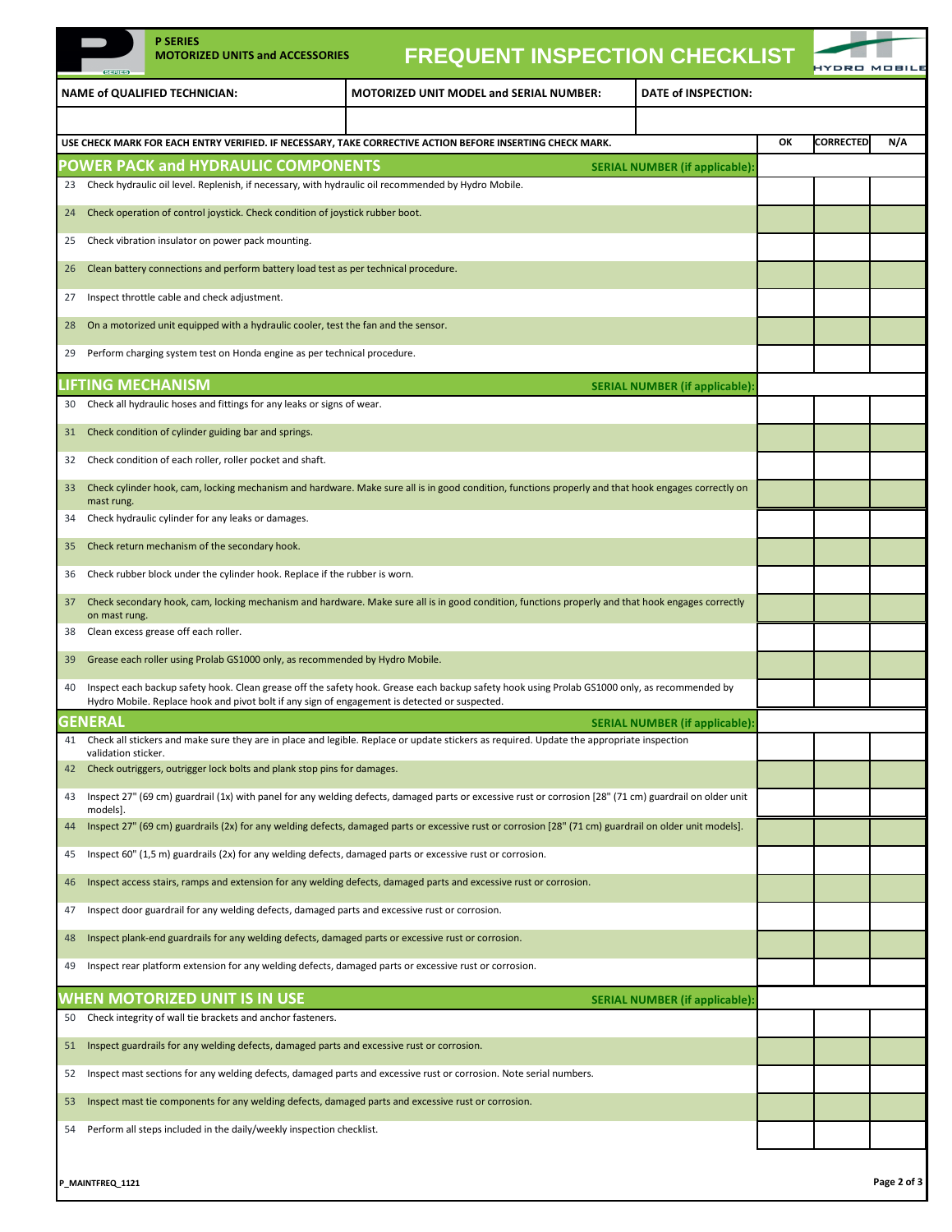| <b>SERIES</b>    | <b>P SERIES</b><br><b>MOTORIZED UNITS and ACCESSORIES</b>                                             | <b>FREQUENT INSPECTION CHECKLIST</b>                                                                                                                                  |                                      |    | HYDRO            |             |
|------------------|-------------------------------------------------------------------------------------------------------|-----------------------------------------------------------------------------------------------------------------------------------------------------------------------|--------------------------------------|----|------------------|-------------|
|                  | NAME of QUALIFIED TECHNICIAN:                                                                         | MOTORIZED UNIT MODEL and SERIAL NUMBER:                                                                                                                               | <b>DATE of INSPECTION:</b>           |    |                  |             |
|                  |                                                                                                       |                                                                                                                                                                       |                                      |    |                  |             |
|                  |                                                                                                       | USE CHECK MARK FOR EACH ENTRY VERIFIED. IF NECESSARY, TAKE CORRECTIVE ACTION BEFORE INSERTING CHECK MARK.                                                             |                                      | ОК | <b>CORRECTED</b> | N/A         |
|                  | WHEN MOTORIZED UNIT IS IN USE                                                                         |                                                                                                                                                                       | <b>SERIAL NUMBER (if applicable)</b> |    |                  |             |
| 55               | Perform all steps included in the frequent inspection checklist for each accessory used on the setup. |                                                                                                                                                                       |                                      |    |                  |             |
| 56               | Perform all steps included in the frequent inspection checklist for a bridge.                         |                                                                                                                                                                       |                                      |    |                  |             |
|                  | <b>TESTS to RUN (as per technical procedures)</b>                                                     |                                                                                                                                                                       | <b>SERIAL NUMBER (if applicable)</b> |    |                  |             |
| 57               | On an electrical motorized unit, test phase loss detector.                                            |                                                                                                                                                                       |                                      |    |                  |             |
| 58               | On an electrical motorized unit, test phase synchronization                                           |                                                                                                                                                                       |                                      |    |                  |             |
| 59               | Perform test of emergency descent system as per technical procedure.                                  |                                                                                                                                                                       |                                      |    |                  |             |
| 60               | Perform travel test and validate operating pressure as per technical procedure.                       |                                                                                                                                                                       |                                      |    |                  |             |
| 61               | Test access walkway for proper operation and deployment.                                              |                                                                                                                                                                       |                                      |    |                  |             |
| 62               | Test cylinder load holding capacity as per technical procedure.                                       |                                                                                                                                                                       |                                      |    |                  |             |
| 63               | Test emergency stop button.                                                                           |                                                                                                                                                                       |                                      |    |                  |             |
| 64               | Test inclinometer +2.0 deg. sensor.                                                                   |                                                                                                                                                                       |                                      |    |                  |             |
| 65               | Test inclinometer circuit and bypass button.                                                          |                                                                                                                                                                       |                                      |    |                  |             |
| 66               | Test maximum admissible hydraulic operating pressure as per technical procedure.                      |                                                                                                                                                                       |                                      |    |                  |             |
|                  |                                                                                                       |                                                                                                                                                                       |                                      |    |                  |             |
|                  |                                                                                                       | The undersigned certifies that this unit and its accessories have been properly inspected, in due time, that any discrepancy has been brought to the attention of the |                                      |    |                  |             |
|                  | <b>Signature of QUALIFIED TECHNICIAN</b>                                                              | owner/user and that all discrepancies have been corrected prior to further use of this unit or its accessories.<br>Name of QUALIFIED TECHNICIAN (IN PRINT)            | <b>DATE OF INSPECTION</b>            |    |                  |             |
| P_MAINTFREQ_1121 |                                                                                                       |                                                                                                                                                                       |                                      |    |                  | Page 3 of 3 |
|                  |                                                                                                       |                                                                                                                                                                       |                                      |    |                  |             |